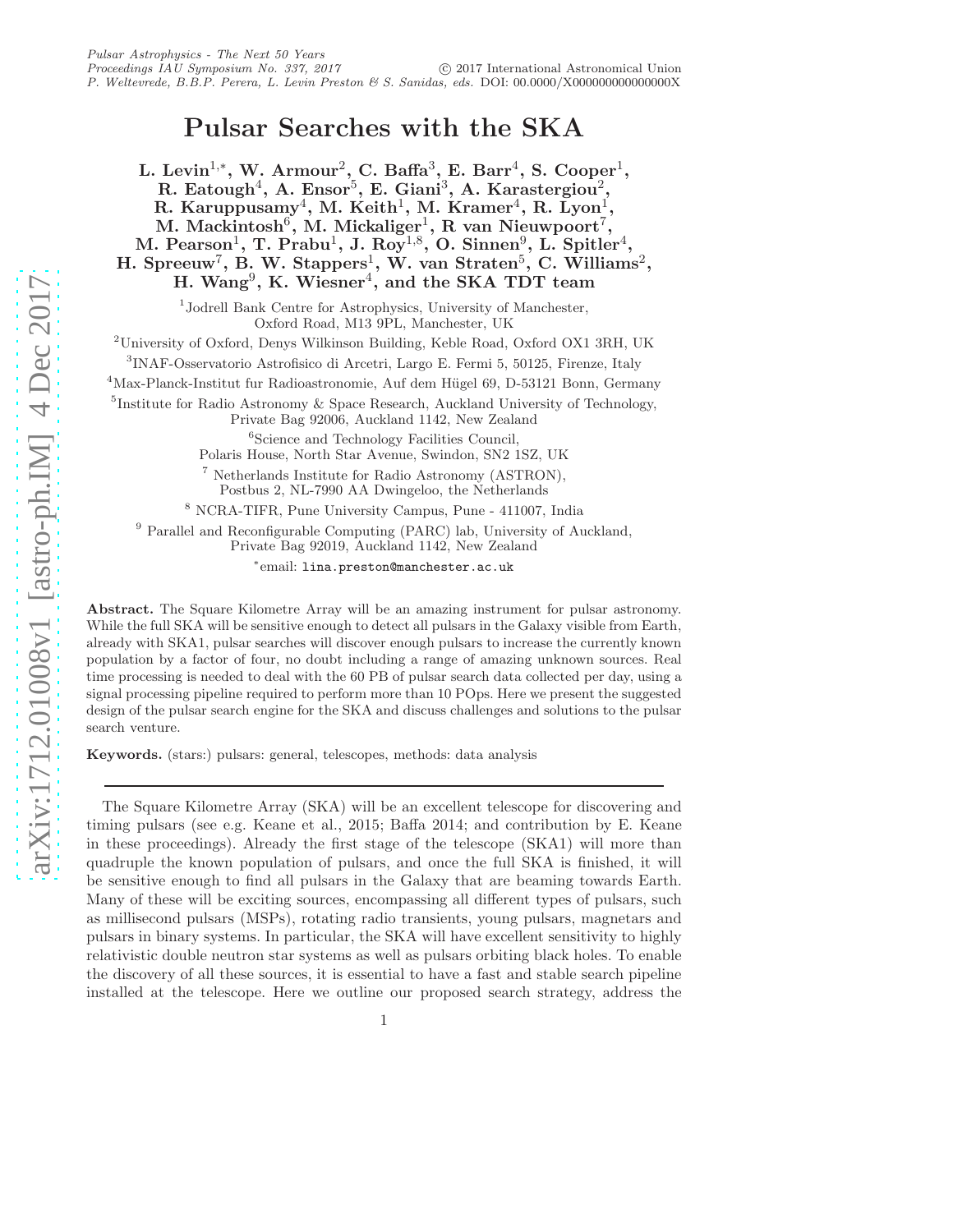<span id="page-1-0"></span>Table 1. Pulsar search parameters for SKA1.

| Parameter                                                                                                                    | SKA1-Mid                                                         | $SKA1$ -Low                                       |
|------------------------------------------------------------------------------------------------------------------------------|------------------------------------------------------------------|---------------------------------------------------|
| Frequency bands [MHz]                                                                                                        | Band 1: 350 - 1050<br>Band 2: 950 - 1760<br>Band 5: 4600 - 13800 | $50 - 350$                                        |
| Simultaneous beams<br>Bandwidth [MHz]<br>Frequency channels<br>Time resolution $[\mu s]$<br>Polarisations<br>Bits per sample | 1500<br>$\sim$ 300<br>4096<br>$\sim 64$<br>4<br>8                | 500<br>$\sim$ 100<br>8192<br>$\sim$ 100<br>4<br>8 |

challenges involved in performing such a search, as well as present our prototyping efforts aimed at testing and verifying the pulsar search hardware and software.

# 1. Pulsar Search Parameters

Pulsar science is one of the SKA Key Science Drivers, and pulsar searches will be performed on both SKA1-Low and SKA1-Mid. On SKA1-Low, 500 tied-array beams will be formed, producing pulsar search data over a ∼100-MHz band sampled every  $\sim$ 100 $\mu$ s, while 1500 tied-array beams will be formed on SKA1-Mid, with data collected over a ∼300-MHz band sampled every ∼64µs. Current parameters relating to the pulsar search engine are summarised in Table [1.](#page-1-0)

Simulations using these parameters show that a combined all-sky pulsar survey, where SKA1-Mid is focussing on the Galactic plane ( $|b|$  < 10° and  $\delta$  < 45°) and SKA1-Low is covering the higher Galactic latitudes ( $|b| > 5^{\circ}$  and  $\delta < 30^{\circ}$ ), will discover ~9000 ordinary pulsars and ∼1200 MSPs.

# 2. The SKA Pulsar Search Engine

The combination of number of beams, sampling rate and number of frequency channels for the SKA pulsar searches result in very high incoming data rates. As an example, assuming a survey with SKA1-Mid using Band 2 results in data reaching the pulsar search engine at a rate of ∼800 GB/s, and one full day of observing would collect ∼60 PB of data. With such high data rates, it is necessary to perform the pulsar search in real time. This is an intricate task, especially considering the many complex algorithms involved in performing pulsar acceleration searches. Building a telescope of the size of the SKA also involves a lot of additional requirements, and another important consideration when building the data processing machines is to fit within the very limited power budget. To address these challenges and create a pulsar search engine for the SKA that fulfils all the mentioned requirements, we have designed a dedicated compute cluster as part of the SKA Central Signal Processor (CSP). In our design, this cluster will consist of 500 compute nodes at SKA1-Mid and 167 nodes at SKA1-Low, each able to process up to three pulsar search beams in real time. To achieve the required performance, each node will include two accelerators, which currently are proposed to be one GPU card and one FPGA board. This combination of GPUs and FPGAs will allow us to take advantage of the great speed of parallel processing in the GPUs as well as the very power-efficient processing of the FPGAs. It gives us flexibility to use the processor best suited for a particular task, for example the GPUs could be used for dedispersion and single pulse detection, while the FPGAs could be used for the Fourier domain acceleration processing.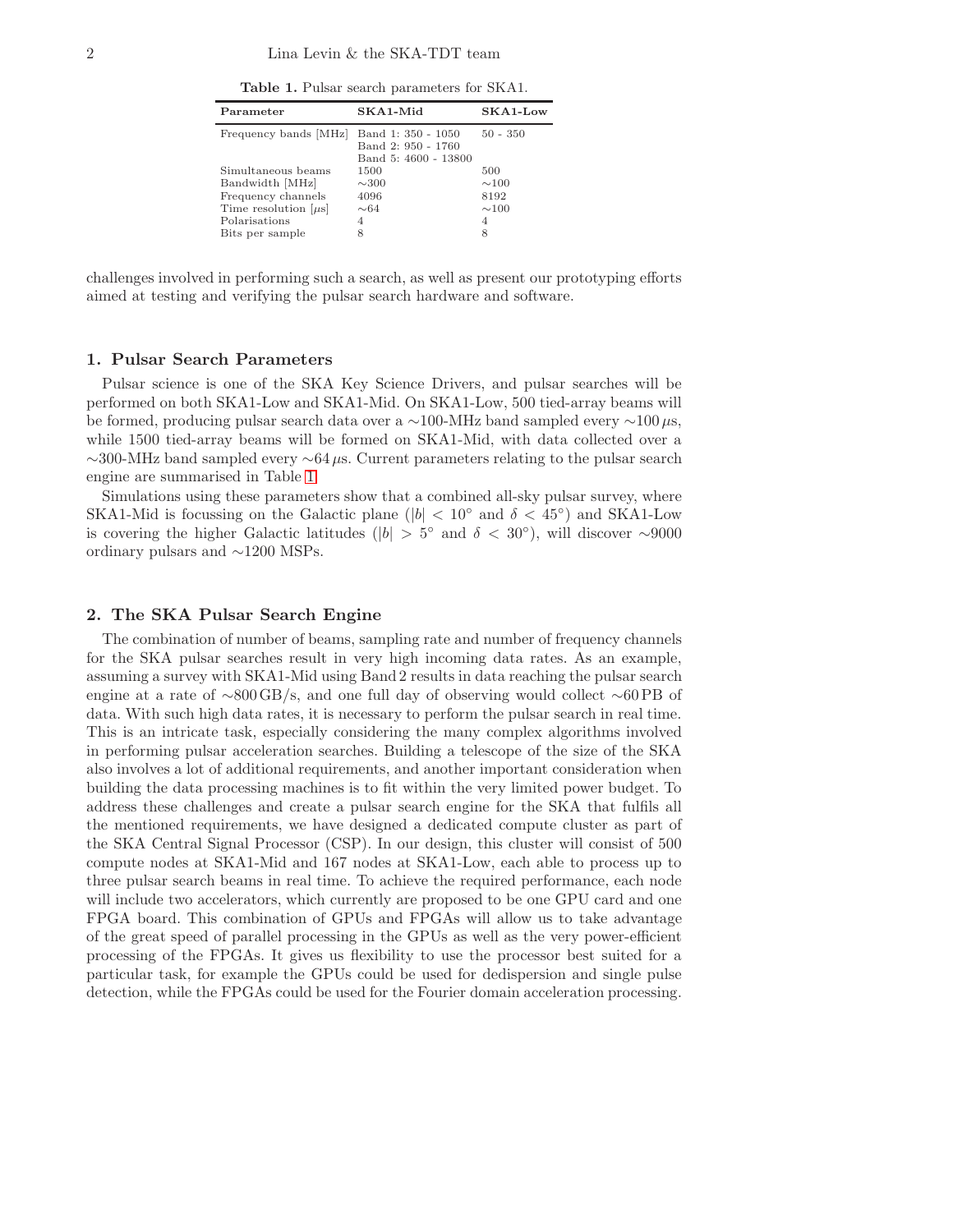### Pulsar Searches with the SKA 3

# 2.1. Pulsar Processing on the Central Signal Processor

As is conventional for pulsar searches, each beam-formed data stream will be searched in dispersion measure (DM) space, to account for delays over the observed frequency band caused by the free electrons in the interstellar medium. This search will be performed on up to 6000 DM trials, which requires ∼2 TOps of computing, assuming an integration time of ∼10 minutes. Thereafter each of the resulting DM-corrected timeseries will go through a Fast Fourier Transform (FFT). The length of the FFT will depend on the observation time, but in the example of a ∼10-minute integration, this results in an 8-million point FFT of each of the 6000 timeseries, adding up to a total of ∼1 TOp of computing. To search for pulsars in relativistic binary systems, it is also necessary to account for changes in pulse period caused by binary motion. We carry out this acceleration search in the Fourier domain, similar to [Ransom et al. \(2002\),](#page-3-0) but are also testing time domain acceleration search techniques. In the Fourier domain search, up to 100 acceleration trials are performed on at least 500 DM-corrected timeseries, which requires ∼10 POps of computing. The acceleration search produces lists of pulsar candidate signals for each DM and acceleration trial. These need to be compared and sifted to account for multiple detections of the same signal in different trials, as well as detection of multiple harmonics of the fundamental pulsar signal. Finally, up to 1000 pulsar candidate files will be created by folding the data at the resulting pulse period, DM and acceleration, requiring  $\sim$ 140 TOps. An overview of the pulsar search pipeline within CSP is shown in Fig. [1.](#page-2-0)



<span id="page-2-0"></span>Figure 1. Schematic of the pulsar search processing work flow within CSP.